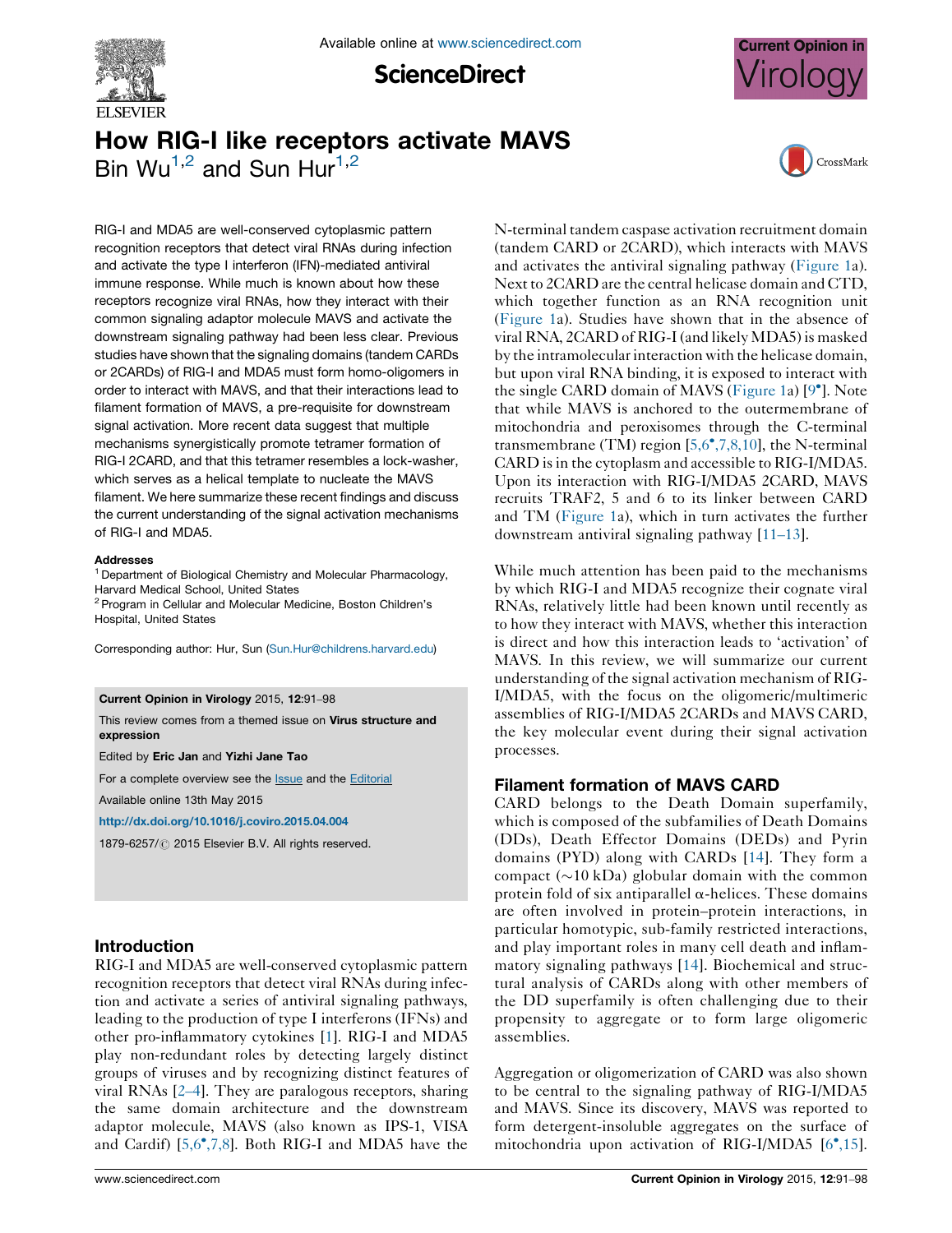<span id="page-1-0"></span>



(a) Schematic of viral RNA recognition and antiviral signal activation by RIG-I and MDA5. Both receptors utilize MAVS on mitochondria (or peroxisome) for activation of the downstream signaling pathway. This review focuses on the interactions between the CARD domains of RIG-I/ MDA5 and MAVS. See (b) for details. (b) Antiviral signal activation requires monomer-to-filament transition of MAVS CARD, which in turn requires homo-oligomerization of RIG-I/MDA5 2CARDs. There are atleast two mutually non-exclusive mechanisms that induce 2CARD oligomerization; ubiquitin-mediated and filament-induced mechanisms.

In 2011, the Chen group showed that this aggregate is in fact a highly ordered filament formed by MAVS CARD and that this filament formation is necessary for recruitment of TRAF molecules and activation of the downstream signaling pathway (Figure 1b)  $[16$  $[16$ <sup>\*</sup>. Filament formation of MAVS CARD is also sufficient for signal activation; induction of MAVS filament formation by seeding with pre-formed filaments is sufficient to induce dimerization of IRF3 [[16](#page-6-0)<sup>\*</sup>]. Mutational studies showed close correlation between filament formation in vitro and the signaling activity in cells  $[17^{\bullet\bullet}, 18^{\bullet\bullet}, 19]$  $[17^{\bullet\bullet}, 18^{\bullet\bullet}, 19]$ , providing additional support for the notion that the filament architecture underlies the assembly of the 'active' conformation of MAVS.

How can MAVS CARD form filaments while anchored to the outer membrane of mitochondria? Between the N-terminal CARD and the C-terminal TM is the  $\sim$ 400 amino acid-long linker (Figure 1a), which would provide sufficient flexibility for CARD filament assembly on mitochondrial surface. Cellular imaging analysis revealed formation of  $\sim$ 400 nm long rod-shaped aggregates of MAVS on mitochondria, which likely represent short filaments [\[19](#page-6-0)]. Reasons for the limited elongation of the MAVS filament is unclear, but this could be due to

limited number of the MAVS molecules per mitochondrion (or fused mitochondria) or as-yet-unknown cellular mechanisms to regulate filament propagation. Mitochondrial elongation/fusion was also shown to accompany MAVS activation [[20,21](#page-6-0)], but causal relationship and its impact on MAVS filament assembly remains to be further investigated.

Together, these findings have defined the filamentous form as the 'active' state of MAVS and have laid a foundation for a series of investigations by us and others as to how RIG-I/MDA5 induces MAVS filament formation. The crucial breakthrough was in vitro reconstitution of the signaling events by the Chen group (using purified mitochondria or cell extract) [[22](#page-6-0)<sup>••</sup>[,23,24](#page-6-0)] and our group (using purified components) [[17](#page-6-0)\*\*[,18](#page-6-0)\*\*[,25](#page-6-0)\*\*[,26](#page-6-0)\*\*]. In particular, our reconstitution from the purified components demonstrated that the interaction between RIG-I/MDA5 2CARD and MAVS CARD is direct, and that this interaction is sufficient to induce filament formation of MAVS [\[17](#page-6-0)\*\*[,25](#page-6-0)\*\*]. Below, we first describe the mechanism of how RIG-I 2CARD induces MAVS filament formation at the level of biochemistry, structure and function, followed by our current understanding of MDA5-mediated signal activation.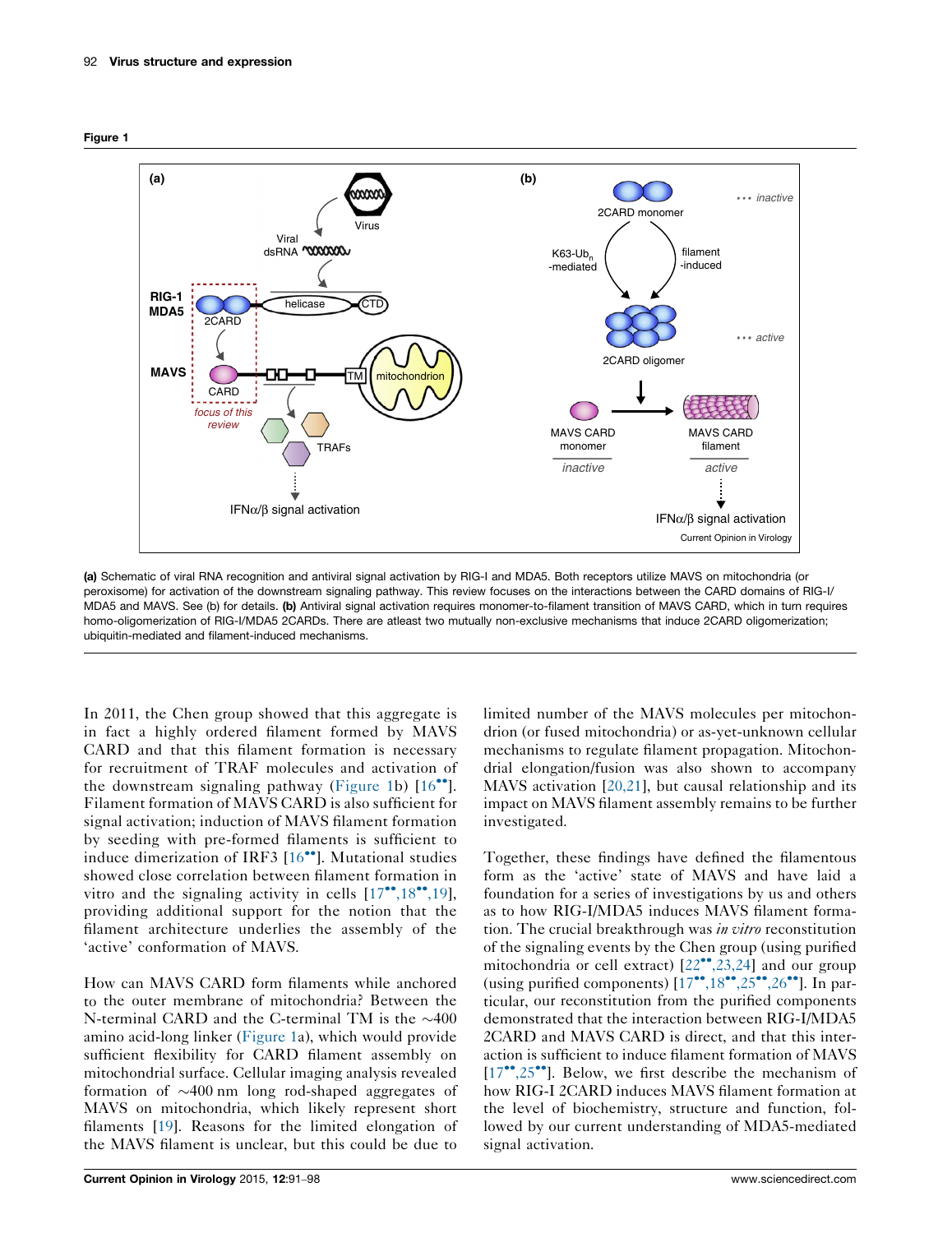# Ub-dependent oligomerization of RIG-I 2CARD

A series of studies (to be described below) have shown that oligomerization of 2CARD is required to induce filament formation of MAVS CARD. There appear to be at least two mutually non-exclusive mechanisms to induce 2CARD oligomerization, one that utilizes K63 linked polyubiquitin chains  $(K63-Ub_n)$  and the other mediated by filament formation of the RNA-binding domain (helicase domain and CTD). We first describe the Ub-dependent mechanism in this section.

Ubiquitin (Ub) plays important roles in diverse cellular functions. In particular,  $K63-Ub_n$  has been shown to function as an activation switch in many immune signaling pathways [\[27,28\]](#page-7-0). In 2007, Jung and his colleagues showed that RIG-I is covalently modified with  $K63$ -Ub<sub>n</sub> by an E3 ligase, Trim25 [\[29](#page-7-0)\*\*]. They identified six Lys residues in 2CARD that are modified with  $K63$ -Ub<sub>n</sub>, and showed that these modifications, in particular that of Lys172, are important for efficient antiviral signaling activity of RIG-I. Subsequently, Chen and his colleagues showed that RIG-I 2CARD can non-covalently bind unanchored  $K63-Ub_n$ , and this non-covalent interaction alone can lead to oligomerization of 2CARD and subse-quent activation (i.e. filament formation) of MAVS [[22](#page-6-0)<sup>\*\*</sup>]. The Chen group demonstrated that the addition of both unanchored chain of  $K63-Ub_n$  and recombinant RIG-I 2CARD to the cell extract, but neither alone, can induce efficient dimerization of IRF3  $[22^{\bullet\bullet}]$  $[22^{\bullet\bullet}]$ . Since then, one of the central questions in the field had been how covalent and non-covalent interactions with  $K63$ -Ub<sub>n</sub> lead to activation of RIG-I signaling and what their relative contributions are. The challenge in dissecting their roles came, in part, from the lack of a structural model and identification of mutations that selectively impair Ub-binding without affecting its Ub-conjugation or interaction with another RIG-I 2CARD or MAVS.

In 2014, we reported the crystal structure of the 2CARD tetramer non-covalently bound by  $K63$ -Ub<sub>2</sub> [[18](#page-6-0)<sup> $\bullet$ </sup>]. The structure explained how the non-covalent interaction with  $K63$ -Ub<sub>n</sub> leads to tetramerization of 2CARD and identified residues involved in Ub binding, 2CARD homo-oligomerization and MAVS activation, which allowed testing the importance of individual factors. In the structure, 2CARD forms the core tetramer and three chains of  $K63-Ub<sub>2</sub>$  bind the periphery of the 2CARD tetramer, bridging between the adjacent 2CARD subunits [\(Figure](#page-3-0) 2a). In each 2CARD, there are two distinct Ub binding sites (proximal and distal sites, based on its proximity to the Ub-conjugation sites), the relative orientation of which is compatible only with the K63-linkage and no other Lys linkages. While the structure was determined with diubiquitin chains, which is inefficient in inducing tetramerization of 2CARD in solution, biochemical analysis showed that longer Ub chains bind

2CARD using the same interface as  $K63-Ub<sub>2</sub>$ , and can better stabilize the 2CARD tetramer through high avidity binding (i.e. wrapping around the tetramer, as shown in the right panel of [Figure](#page-3-0) 2b) [[18](#page-6-0)<sup>\*</sup>]. Mutation of Ubbinding sites (e.g. R71, D75, K95 and E98) showed the importance of Ub-binding in RIG-I signaling, especially with isolated 2CARD or with full-length RIG-I stimulat-ed by short dsRNA [\[18](#page-6-0)\*\*].

What does the structure tell us about the role of covalent K63-linked ubiquitination of RIG-I 2CARD? While the structure was determined with non-covalently bound Ub, the C-terminus of the proximal Ub is within the covalent conjugation distance from the six Lys residues known to be modified with  $K63$ -Ub<sub>n</sub> ([Figure](#page-3-0) 2b) [[18](#page-6-0)<sup> $\bullet$ </sup>]. This observation led to two predictions, both of which turned out to be true. First, the covalently conjugated  $K63-Ub_n$ would bind the 2CARD tetramer in the same manner as the unanchored  $K63-Ub_n$ . Second, having Ub covalently anchored immediately adjacent to its binding site would significantly enhance its ability to induce 2CARD tetramerization. Consistent with both of these predictions, covalently conjugated  $K63-Ub_n$  also induces 2CARD tetramerization using the same 2CARD:Ub interface [[18](#page-6-0)<sup>••</sup>]. Furthermore, K63-Ub<sub>2</sub>, which is inefficient in inducing RIG-I 2CARD tetramerization and MAVS filament formation, becomes a robust stimulant upon covalent conjugation [\[18](#page-6-0)<sup>\*</sup>]. These results explain the observed importance of both covalent and non-covalent interactions between RIG-I and Ub in cells. In addition, they suggest that covalent and non-covalent interactions in fact cooperate in formation of a stable 2CARD tetramer and in robust activation of the antiviral signaling pathway ([Figure](#page-3-0) 2b).

### Ub-independent, filament-mediated oligomerization of RIG-I 2CARD

Several lines of evidence suggest that  $K63-Ub_n$  is not the sole mechanism to induce oligomerization of RIG-I 2CARD ([Figure](#page-1-0) 1b). The RNA-binding domain (helicase-CTD) of RIG-I forms short filamentous oligomers near dsRNA ends during ATP hydrolysis [[17](#page-6-0)\*\*[,30](#page-6-0)<sup>\*</sup>], and the consequent proximity of 2CARDs alongside the filament can induce oligomerization of 2CARD in the absence of  $K63$ -Ub<sub>n</sub> [\(Figure](#page-4-0) 3a) [[17](#page-6-0)<sup>\*\*</sup>]. The linker between 2CARD and the core filament ( $\sim 50$ ) amino acids) is in fact long enough to allow tetramerization of RIG-I 2CARD within the filamentous architecture [\(Figure](#page-4-0) 3a). We found that the 2CARD oligomer formed in the filament also induces MAVS filament formation and utilizes the same inter-CARD interface as that formed with  $K63-Ub_n$ , suggesting their structural similarity [\[17](#page-6-0)\*\*]. The importance of proximity-induced oligomerization was further supported by the observation that bridging of multiple 2CARDs through an artificial fusion protein was sufficient to enhance its antiviral signaling activity  $[17$ <sup>\*\*</sup>].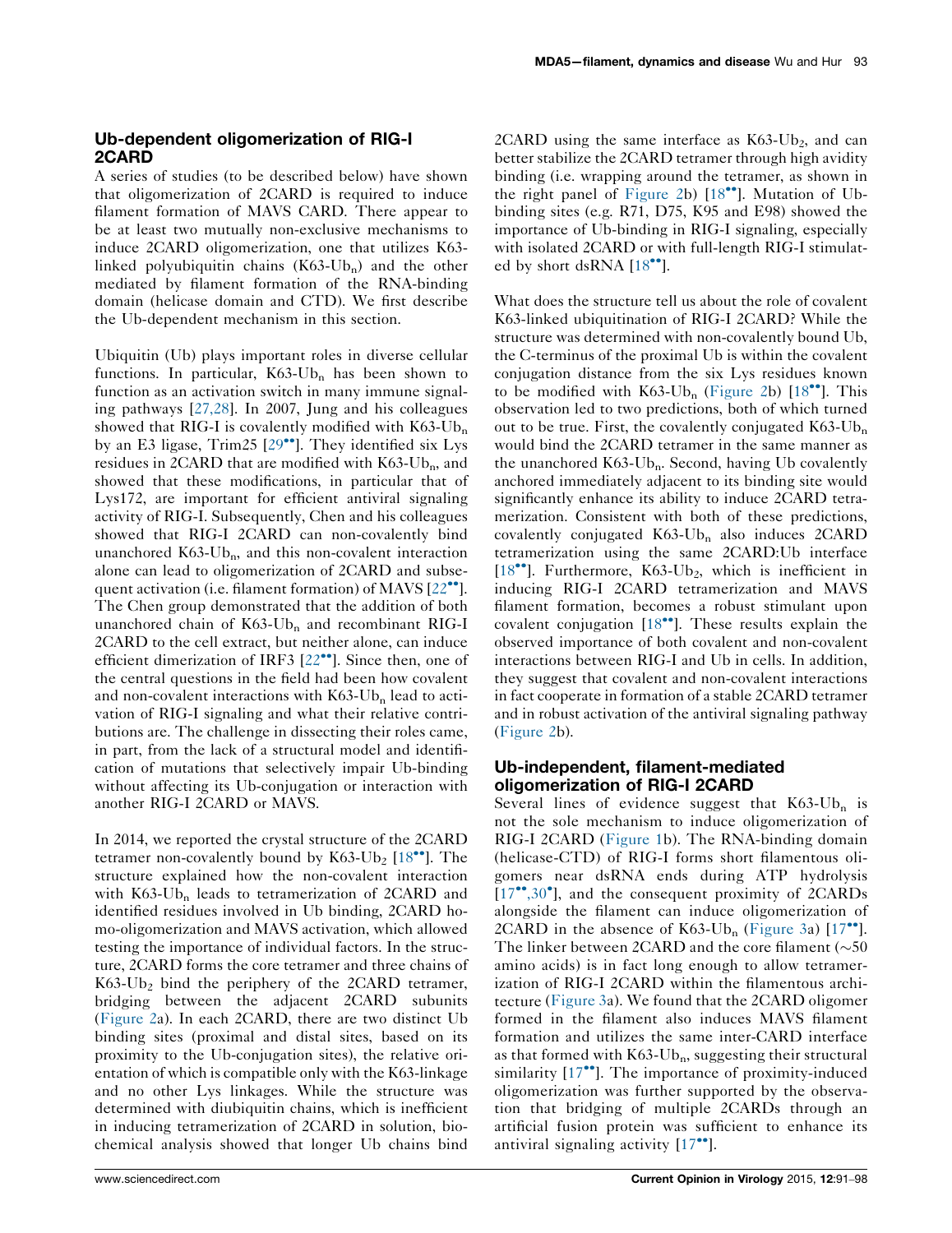<span id="page-3-0"></span>



Mechanism by which K63-Ub<sub>n</sub> mediates oligomerization of RIG-I 2CARD. (a) Schematic of the structure of the RIG-I 2CARD tetramer noncovalently bound by K63-Ub<sub>2</sub>. The proximal and distal Ub's are bound to 2CARD in such a way that the proximal Ub can be covalently conjugated to the known Lys targets of 2CARD. (b) (left) It was previously thought that K63-Ub<sub>n</sub> conjugation activates a signaling pathway by recruiting specific Ub binding receptors to the target protein. In the case of RIG-I (right), K63-Ub<sub>n</sub> conjugation triggers self-assembly of 2CARDs due to its dual property as both the Ub conjugation target and the Ub receptor.

How can we reconcile the filament-mediated and Ubdependent mechanisms for RIG-I activation? As stated above, several lines of evidence suggest that neither is a sole universal mechanism. For example, activation of RIG-I does not absolutely require filament formation as short duplex dsRNA (>20 bp) can still activate RIG-I-mediated signaling [[31,32](#page-7-0)], albeit less efficiently than longer dsRNA (e.g.  $\sim$ 100–500 bp, when compared at the same molar concentration) [\[30](#page-7-0)\*[,33](#page-7-0)]. Similarly, Ub is also not an absolute requirement for RIG-I activation as mutations in RIG-I that impair Ub binding or conjugation do not abrogate RIG-I signaling when it is stimulated with long dsRNA  $[17^{\bullet\bullet}, 18^{\bullet\bullet}]$  $[17^{\bullet\bullet}, 18^{\bullet\bullet}]$  $[17^{\bullet\bullet}, 18^{\bullet\bullet}]$ . The observed requirement for Ub in Chen's study  $[22^{\bullet\bullet}]$  $[22^{\bullet\bullet}]$  is likely due to the use of RNAs that are inefficient in supporting RIG-I filament formation.

We instead propose that filament-dependent and Ubdependent mechanisms in fact cooperate for the robust signaling activity of RIG-I. While  $K63$ -Ub<sub>n</sub> plays an important role in signal activation in response to short dsRNAs, its importance diminishes with increasing length of dsRNA as filament formation can gradually compensate for the loss of Ub conjugation or binding [\(Figure](#page-4-0) 3b) [\[18](#page-6-0)<sup>\*</sup>]. The cooperative nature of the proximity-induced and Ub-dependent mechanisms was also seen with the isolated 2CARD, which we found to require both  $K63$ -Ub<sub>n</sub> and the dimeric fusion protein (GST) for efficient signaling in cells (unpublished data). These observations suggest that it is this combination of Ubconjugation, Ub-binding and filament formation that allows RIG-I to efficiently recognize a broad repertoire of viral RNAs [\(Figure](#page-4-0) 3c).

## Mechanism for MAVS filament nucleation by the RIG-I 2CARD tetramer

How does the 2CARD tetramer induce filament formation of MAVS CARD? The first clue came from the assembly architecture of the RIG-I 2CARD tetramer, which displays a helical symmetry rather than the simple 4-fold  $(C_4)$  symmetry typically seen with other tetrameric proteins [\(Figure](#page-5-0) 4) [\[18](#page-6-0)<sup>\*</sup>]. The helical geometry can be described using the lock-washer model, in which a ring of the tetramer is split at one point and the two ends are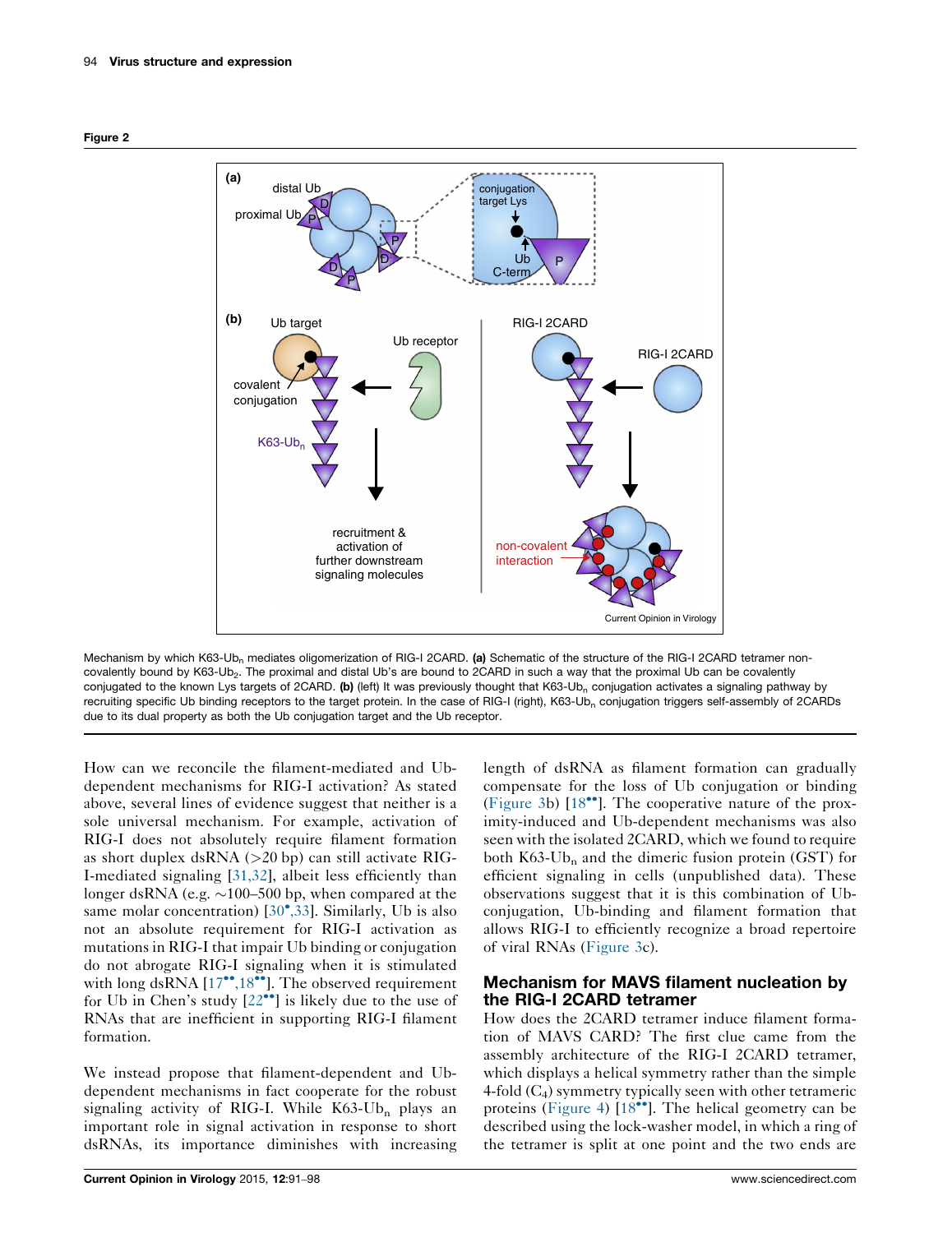

<span id="page-4-0"></span>Figure 3

The role of RIG-I/MDA5 filament formation in signaling. (a) Model of filament-induced (i.e. proximity-induced) oligomerization of RIG-I/MDA5 2CARDs. For both RIG-I and MDA5, the linker between 2CARD and the helicase domain is long enough to allow oligomerization of 2CARD alongside the filament. (b) The IFN-ß promoter activity of wild-type RIG-I or mutants defective for Ub-binding or Ub-conjugation. While Ub-binding and Ub-conjugation are important for RIG-I-mediated signaling in response to 21 bp dsRNA, their importance diminishes with increasing dsRNA length. This suggests that filament formation (on long dsRNA) compensates for the loss of Ub-mediated oligomerization of 2CARD. (c) Synergism between the filament-induced and Ub-mediated (conjugation and binding) mechanisms for stable oligomerization of 2CARD and robust signaling by RIG-I. The relative importance of each of these mechanisms appears dependent on the dsRNA length. Images in (a) and (b) were adapted from Refs. [\[18](#page-6-0)\*[,25](#page-6-0)\*'].

displaced precisely by the half the thickness of the ring [\(Figure](#page-5-0) 4). In this geometry, the first CARD of 2CARD forms the first helical turn, which is extended by the second CARD of 2CARD. The helical assembly of 2CARD is limited to the tetramer because the first and the second CARDs form a tight intramolecular interaction [\(Figure](#page-5-0) 4), which makes the 2CARD as a rigid unit of the helical assembly. However, one could imagine that a single CARD, such as that of MAVS CARD, could be recruited and may extend the helical trajectory of 2CARD to form a longer filament [\(Figure](#page-5-0) 4). This helical extension, in fact, turned out to be exactly how RIG-I 2CARD induces filament formation of MAVS CARD. Our 3.6 A electron microscopy reconstruction of the MAVS CARD filament showed that the helical geometry of the MAVS CARD filament is identical to that of the RIG-I 2CARD tetramer [[26](#page-7-0)<sup>••</sup>]. In addition, our recent crystal structure of the 2CARD tetramer in complex with the first helical turn of the MAVS CARD also showed that MAVS CARD is recruited to the RIG-I 2CARD tetramer by extending the

helical trajectory pre-defined by the 2CARD tetramer ([Figure](#page-5-0) 4)  $[26$ <sup>\*\*</sup>].

Thus, the three independent structural analyses (the RIG-I 2CARD tetramer, the MAVS CARD filament and the RIG-I 2CARD:MAVS CARD complex) consistently demonstrated that RIG-I activates the signaling pathway by assembling 2CARDs into a helical template that nucleates the MAVS filament. This 'lock-washer' mechanism also indicates that the physical nature of the signal that is passed on from RIG-I to MAVS is the assembly architecture of CARD, a previously unrecognized form of the molecular signal.

Independent EM studies by Jiang and his colleagues reported the  $\sim$ 9.6 Å MAVS filament architecture vastly different from our near atomic resolution structure [[19\]](#page-6-0). Unlike our filament model in which inter-CARD interactions match those observed in the RIG-I 2CARD tetramer and other assembly structures of the Death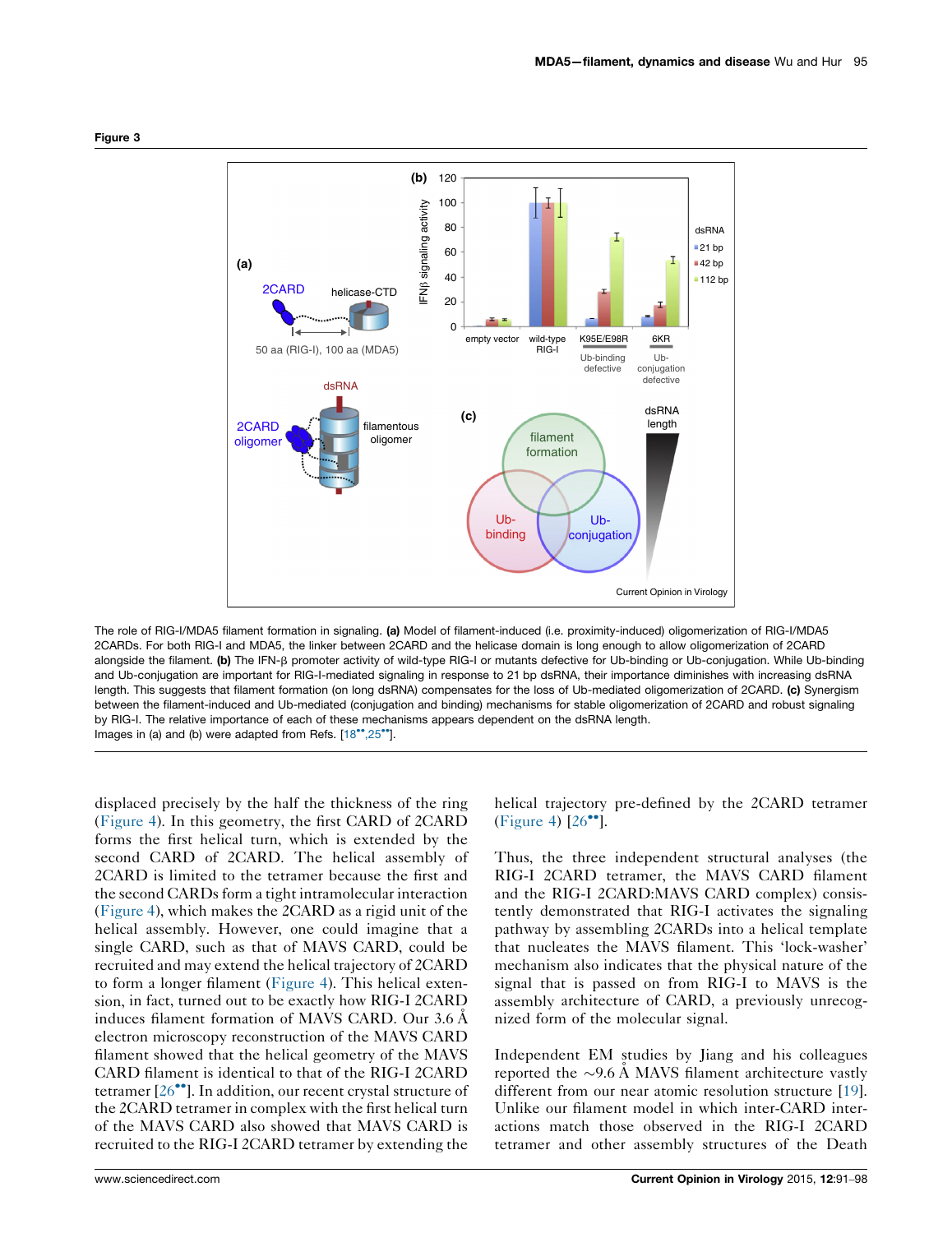<span id="page-5-0"></span>



Mechanism by which RIG-I 2CARD nucleates the MAVS CARD filament. In the absence of viral RNA, RIG-I 2CARD exists as a monomer, in which the first and second CARDs form a tight intramolecular interaction. Upon viral RNA binding, 2CARD assembles into a helical tetramer (either mediated by K63-Ub<sub>n</sub> or filament) that resembles a lock-washer. The 2CARD tetramer nucleates the MAVS CARD filament by recruiting MAVS CARD along the helical trajectory pre-defined by the 2CARD tetramer. Images were adapted from Ref. [[18](#page-6-0)<sup>\*</sup>].

Domain superfamily [\[26](#page-7-0)<sup>••</sup>], Jiang's filament involves previously unseen inter-CARD interactions. Could both structures be right? It is highly unlikely. Independent analysis of Jiang's data by Egelman suggests that the filaments used by these two studies most likely share the same structure and Jiang's model involved incorrect assignment of the helical symmetry [\[34](#page-7-0)], a common mistake in helical reconstruction at low resolution [[35\]](#page-7-0).

# Mechanism for 2CARD oligomerization and MAVS filament induction by MDA5

Mechanisms by which MDA5 oligomerizes its 2CARD and stimulates MAVS filament formation is less clear in comparison to RIG-I. While it is probable that MDA5 utilizes a similar lock-washer mechanism for inducing MAVS filament formation, evidence suggests subtle differences between RIG-I and MDA5 in the 2CARD oligomerization mechanism and perhaps the size of the 2CARD oligomers.

As with RIG-I 2CARD, MDA5 2CARD was proposed to utilize  $K63$ -Ub<sub>n</sub> for oligomerization and for subsequent MAVS activation [[23\]](#page-7-0). In our hands, MDA5 2CARD has significantly lower affinity for  $K63$ -Ub<sub>n</sub> than RIG-I [[25](#page-7-0)<sup> $\bullet$ </sup>]. Since MDA5 2CARD is not covalently modified with K63-Ub<sub>n</sub> [[29](#page-7-0)<sup> $\bullet$ </sup>], it raises a question as to whether the low affinity interaction with  $K63$ -Ub<sub>n</sub> alone can provide sufficient stability to the 2CARD oligomer. We have found that purified MDA5 2CARD can spontaneously oligomerize in a concentration-dependent, Ub-independent

manner and this oligomer can induce MAVS filament formation [\[25](#page-7-0)<sup>••</sup>]. Since MDA5 forms filaments during dsRNA recognition [[36,37\]](#page-7-0), we proposed that the high local concentration of 2CARDs induced by filament formation would enable oligomerization of 2CARD [\(Figure](#page-4-0) 3a) [\[25](#page-7-0)<sup>••</sup>]. Unlike RIG-I, filament formation is absolutely required for dsRNA recognition by MDA5 [\[25](#page-7-0)<sup>\*\*</sup>[,36\]](#page-7-0) and thus is expected to play more important roles in its 2CARD oligomerization. Dissection of relative importance of Ub-mediated and filament-mediated oligomerization of MDA5 2CARD requires future investigation.

Does MDA5 2CARD also form a tetramer as with RIG-I 2CARD? In MDA5, the linker between 2CARD and the helicase domain  $(\sim 100 \text{ amino acids})$  is twice as long as in RIG-I ([Figure](#page-4-0) 3a), and thus would allow formation of oligomers composed of 8–10 2CARDs. Interestingly, the length (but not sequence) of this linker is well conserved in MDA5 across species, suggesting that the size of the MDA5 2CARD oligomers may be also conserved and may require to be greater than a tetramer. In support of this notion, mutagenesis analysis suggests that MDA5 2CARD utilizes the tail surface (namely the surface opposite from the putative MAVS recruitment surface) for signal activa-tion, whereas RIG-I 2CARD does not [[18](#page-6-0)\*\*]. It is tempting to speculate that MDA5 2CARD forms a larger oligomer, perhaps an octamer formed by two lock-washer tetramers joined tail-to-tail. Future research is required to understand the oligomerization mechanism and structure of the MDA5 2CARD oligomers.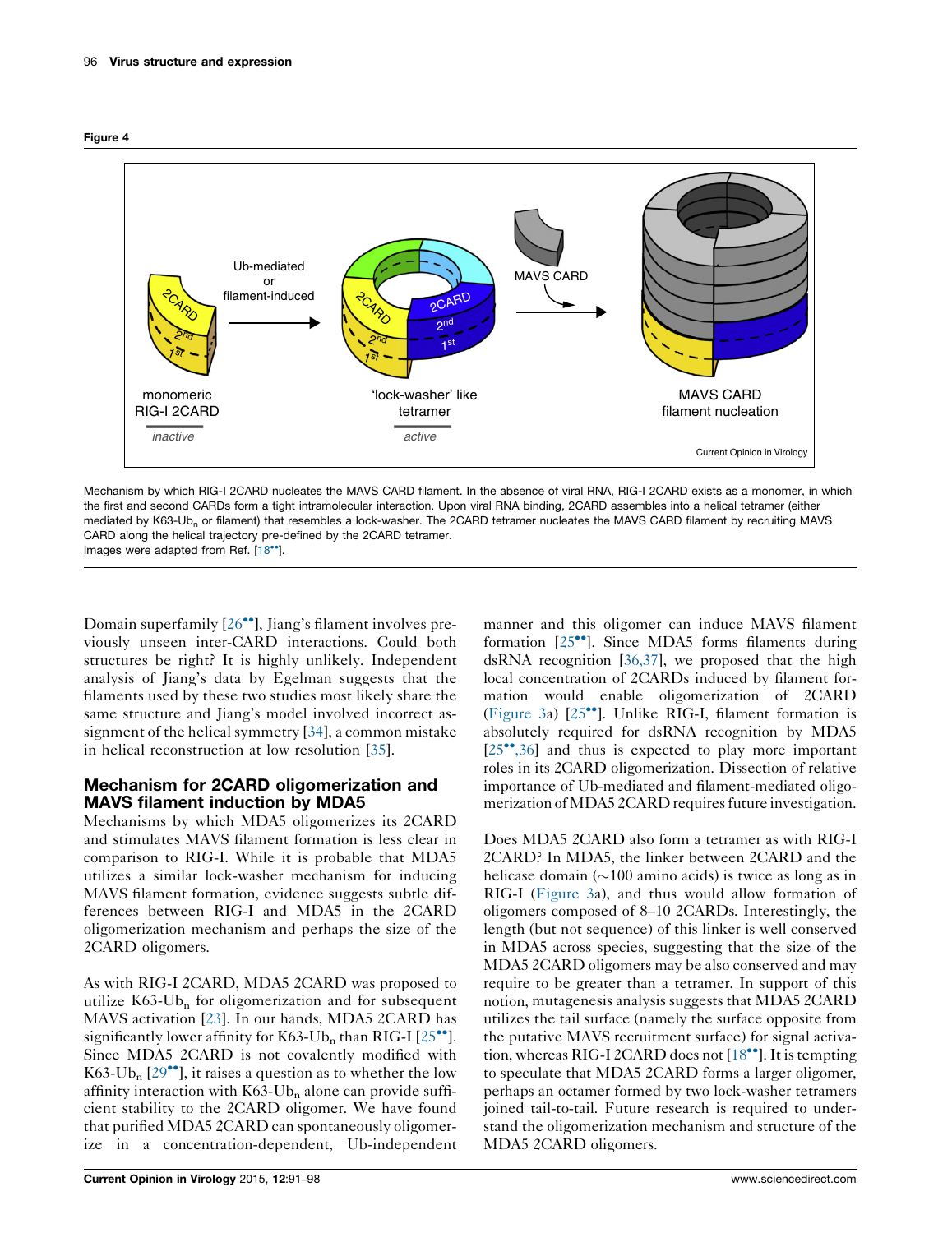## <span id="page-6-0"></span>Outstanding questions and implications for other biological systems

There are still several important questions as yet to be answered. For example, how does the filament formation of MAVS CARD activate the downstream signaling pathway? It has been shown that TRAF2, 5 and 6 were recruited to MAVS only when MAVS is in the filamentous state  $[16^{\bullet\bullet}].$ Based on the known preference of TRAFs for oligomerized target proteins [\[38](#page-7-0)], one may speculate that the MAVS filament recruits TRAF molecules by juxtaposing multiple TRAF binding sites in proximity. Consistent with this view, Takashi Fujita and his colleagues showed that the mutant MAVS where CARD is replaced by tandem repeats of FKBP can robustly activate antiviral signaling when its oligomerization is induced by a FKBP-crosslinker [[39\]](#page-7-0). If simple proximity of a few TRAF binding sites can mediate the downstream signal activation, what is the potential advantage for MAVS to form filaments as opposed to other finite oligomeric structures? We do not know the full answer to this question, but it is tempting to speculate that the filament structure, in comparison to a finite oligomeric structure, is particularly useful in signal amplification as the small number of RIG-I oligomers can induce oligomerization of a large number of MAVS.

Could the lock-washer mechanism illustrated in this review [\(Figure](#page-5-0) 4) be unique to RIG-I/MDA5 or more generally applicable to other biological systems? Intriguingly, analogous mechanisms have been observed for nucleation of microtubules [\[40\]](#page-7-0) and assembly of the Myddosome in the Toll-like receptor signaling pathway [\[41\]](#page-7-0), another branch of innate immune pathway functioning parallel to RIG-I and MDA5. In both cases, the nucleator, the  $\gamma$ -tubulin ring complex or MyD88, forms a helical template to recruit  $\alpha/\beta$ tubulins or IRAK4/2 by extending the helical trajectory predefined by the respective nucleator. Although IRAK4/2 do not form extended filaments as with  $\alpha/\beta$  tubulins or MAVS, the similarity in the underlying mechanism is remarkable. It is tempting to speculate that a similar nucleation mechanism may apply to a broader range of molecules, in particular to an emerging class of innate immune receptors, such as the inflammasomes [[42,43\]](#page-7-0), that utilize filament formation of the respective downstream molecules as a switch to turn on the downstream signaling pathway. Future research is required to define the ubiquity of the lock-washer mechanism in macromolecular assembly and signal propagation.

#### Acknowledgements

B.W. was supported by Charles A. King Trust Fellowship. S.H. was a Pew Scholar and was funded by NIH R01 grants (AI106912 and AI111784).

#### References and recommended reading

Papers of particular interest, published within the period of review, have been highlighted as:

- of special interest
- •• of outstanding interest
- Kato H, Takahasi K, Fujita T: RIG-I-like receptors: [cytoplasmic](http://refhub.elsevier.com/S1879-6257(15)00054-1/sbref0220) sensors for [non-self](http://refhub.elsevier.com/S1879-6257(15)00054-1/sbref0220) RNA. Immunol Rev 2011, 243:91-98.
- Kato H et al.: [Differential](http://refhub.elsevier.com/S1879-6257(15)00054-1/sbref0225) roles of MDA5 and RIG-I helicases in the [recognition](http://refhub.elsevier.com/S1879-6257(15)00054-1/sbref0225) of RNA viruses. Nature 2006, 441:101-105.
- Loo MY et al.: Distinct RIG-I and MDA5 [signaling](http://refhub.elsevier.com/S1879-6257(15)00054-1/sbref0230) by RNA viruses in innate [immunity](http://refhub.elsevier.com/S1879-6257(15)00054-1/sbref0230). J Virol 2008, 82:335-345.
- 4. Gitlin L et al.: Essential role of mda-5 in type I IFN [responses](http://refhub.elsevier.com/S1879-6257(15)00054-1/sbref0235) to [polyriboinosinic:polyribocytidylic](http://refhub.elsevier.com/S1879-6257(15)00054-1/sbref0235) acid and [encephalomyocarditis](http://refhub.elsevier.com/S1879-6257(15)00054-1/sbref0235) picornavirus. Proc Natl Acad Sci USA 2006, 103[:8459-8464.](http://refhub.elsevier.com/S1879-6257(15)00054-1/sbref0235)
- 5. Xu LG et al.: VISA is an adapter protein [required](http://refhub.elsevier.com/S1879-6257(15)00054-1/sbref0240) for virus[triggered](http://refhub.elsevier.com/S1879-6257(15)00054-1/sbref0240) IFN-beta signaling. Mol Cell 2005, 19:727-740.
- 6. Seth RB et al.: Identification and [characterization](http://refhub.elsevier.com/S1879-6257(15)00054-1/sbref0245) of MAVS. a [mitochondrial](http://refhub.elsevier.com/S1879-6257(15)00054-1/sbref0245) antiviral signaling protein that activates [NF-kappaB](http://refhub.elsevier.com/S1879-6257(15)00054-1/sbref0245) and IRF 3. Cell 2005, 122:669-682.

This paper reports for the first time that MAVS aggregation accompanies its signal activation.

- 7. Meylan E et al.: Cardif is an [adaptor](http://refhub.elsevier.com/S1879-6257(15)00054-1/sbref0250) protein in the RIG-I antiviral pathway and is targeted by [hepatitis](http://refhub.elsevier.com/S1879-6257(15)00054-1/sbref0250) C virus. Nature 2005, 437[:1167-1172.](http://refhub.elsevier.com/S1879-6257(15)00054-1/sbref0250)
- 8. Kawai T et al.: IPS-1, an adaptor [triggering](http://refhub.elsevier.com/S1879-6257(15)00054-1/sbref0255) RIG-I- and Mda5mediated type I [interferon](http://refhub.elsevier.com/S1879-6257(15)00054-1/sbref0255) induction. Nat Immunol 2005, 6[:981-988.](http://refhub.elsevier.com/S1879-6257(15)00054-1/sbref0255)
- 9. -[Kowalinski](http://refhub.elsevier.com/S1879-6257(15)00054-1/sbref0260) E et al.: Structural basis for the activation of innate immune [pattern-recognition](http://refhub.elsevier.com/S1879-6257(15)00054-1/sbref0260) receptor RIG-I by viral RNA

Cell 2011, 147[:423-435.](http://refhub.elsevier.com/S1879-6257(15)00054-1/sbref0260) This study presents the crystal structure of 2CARD in the auto-repressed state, that is, in the ligand-free, full-length RIG-I.

- 10. Dixit E et al.: [Peroxisomes](http://refhub.elsevier.com/S1879-6257(15)00054-1/sbref0265) are signaling platforms for antiviral innate [immunity](http://refhub.elsevier.com/S1879-6257(15)00054-1/sbref0265). Cell 2010, 141:668-681.
- 11. Saha SK et al.: [Regulation](http://refhub.elsevier.com/S1879-6257(15)00054-1/sbref0270) of antiviral responses by a direct and specific [interaction](http://refhub.elsevier.com/S1879-6257(15)00054-1/sbref0270) between TRAF3 and Cardif. EMBO J 2006. 25[:3257-3263.](http://refhub.elsevier.com/S1879-6257(15)00054-1/sbref0270)
- 12. Paz S et al.: A functional C-terminal [TRAF3-binding](http://refhub.elsevier.com/S1879-6257(15)00054-1/sbref0275) site in MAVS [participates](http://refhub.elsevier.com/S1879-6257(15)00054-1/sbref0275) in positive and negative regulation of the IFN antiviral [response](http://refhub.elsevier.com/S1879-6257(15)00054-1/sbref0275). Cell Res 2011, 21:895-910.
- 13. Liu S et al.: MAVS recruits multiple [ubiquitin](http://refhub.elsevier.com/S1879-6257(15)00054-1/sbref0280) E3 ligases to activate antiviral signaling [cascades](http://refhub.elsevier.com/S1879-6257(15)00054-1/sbref0280). eLife 2013, 2:pe00785.
- 14. Ferrao R, Wu H: Helical [assembly](http://refhub.elsevier.com/S1879-6257(15)00054-1/sbref0285) in the death domain (DD) [superfamily](http://refhub.elsevier.com/S1879-6257(15)00054-1/sbref0285). Curr Opin Struct Biol 2012, 22:241-247.
- 15. Tang ED, Wang CY: MAVS [self-association](http://refhub.elsevier.com/S1879-6257(15)00054-1/sbref0290) mediates antiviral innate immune signaling. J Virol 2009, 83[:3420-3428.](http://refhub.elsevier.com/S1879-6257(15)00054-1/sbref0290)
- 16. Hou F et al.: MAVS forms functional prion-like [aggregates](http://refhub.elsevier.com/S1879-6257(15)00054-1/sbref0295) to -activate and [propagate](http://refhub.elsevier.com/S1879-6257(15)00054-1/sbref0295) antiviral innate immune response. Cell 2011, 146[:448-461.](http://refhub.elsevier.com/S1879-6257(15)00054-1/sbref0295)

This paper demonstrates that MAVS forms filaments upon activation of the RIG-I/MDA5 signaling pathway and that this filament formation is important for the downstream signal activation.

17. -Peisley A et al.: RIG-I forms [signaling-competent](http://refhub.elsevier.com/S1879-6257(15)00054-1/sbref0300) filaments in an ATP-dependent, [ubiquitin-independent](http://refhub.elsevier.com/S1879-6257(15)00054-1/sbref0300) manner. Mol Cell 2013, 51[:573-583.](http://refhub.elsevier.com/S1879-6257(15)00054-1/sbref0300)

This work provides the evidence supporting filament-induced (i.e. proximity-induced) oligomerization of RIG-I 2CARD.

18. Peisley A et al.: Structural basis for [ubiquitin-mediated](http://refhub.elsevier.com/S1879-6257(15)00054-1/sbref0305) antiviral signal [activation](http://refhub.elsevier.com/S1879-6257(15)00054-1/sbref0305) by RIG-I. Nature 2014, 509:110-114

• signal activation by RIG-I. Nature 2014, 509:110-114.<br>This paper presents the crystal structure of the RIG-I 2CARD tetramer non-covalently bound by K63-Ub<sub>n</sub>.

- 19. Xu H et al.: [Structural](http://refhub.elsevier.com/S1879-6257(15)00054-1/sbref0310) basis for the prion-like MAVS filaments in antiviral innate immunity. Elife 2014, 3[:pe01489.](http://refhub.elsevier.com/S1879-6257(15)00054-1/sbref0310)
- 20. Castanier C et al.: [Mitochondrial](http://refhub.elsevier.com/S1879-6257(15)00054-1/sbref0315) dynamics regulate the RIG-I-like receptor antiviral pathway. EMBO Rep 2010, 11[:133-138.](http://refhub.elsevier.com/S1879-6257(15)00054-1/sbref0315)
- 21. Onoguchi K et al.: [Virus-Infection](http://refhub.elsevier.com/S1879-6257(15)00054-1/sbref0320) or 5'[ppp-RNA](http://refhub.elsevier.com/S1879-6257(15)00054-1/sbref0320) activates antiviral signal through [redistribution](http://refhub.elsevier.com/S1879-6257(15)00054-1/sbref0320) of IPS-1 mediated by MFN1. PLoS Pathog 2010, 6[:pe1001012.](http://refhub.elsevier.com/S1879-6257(15)00054-1/sbref0320)
- 22. Zeng W et al.: [Reconstitution](http://refhub.elsevier.com/S1879-6257(15)00054-1/sbref0325) of the RIG-I pathway reveals a -signaling role of unanchored [polyubiquitin](http://refhub.elsevier.com/S1879-6257(15)00054-1/sbref0325) chains in innate [immunity](http://refhub.elsevier.com/S1879-6257(15)00054-1/sbref0325). Cell 2010, 141:315-330.

This paper reports the first reconstitution of the signaling event using cell extract and purified mitochondria.